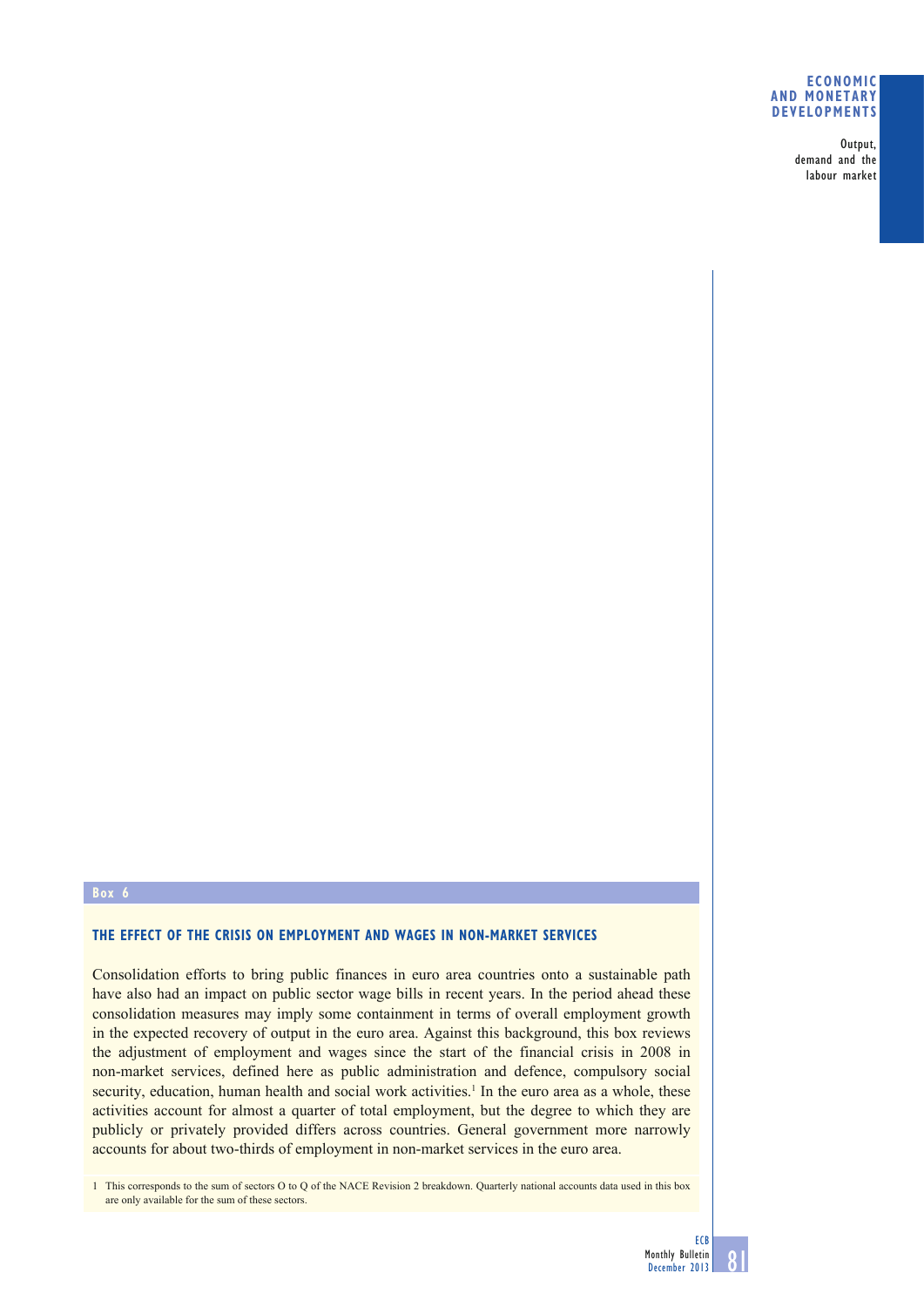# **Employment adjustment in non-market services**

During the first three years of the crisis in 2008-10, employment in non-market services in the euro area continued to increase. In fact, it has only displayed signs of downward adjustment in the past two years (see Chart A). By contrast, in the remainder of the economy, employment started to fall around the time that the recession began in the first half of 2008.

A more muted adjustment of employment in non-market services is a stylised fact of the business cycle and reflects the provision of essential services in areas such as law enforcement, education and health, independently of fluctuations in general economic activity. The intensification of the crisis in the autumn of 2008 prompted most EU Member States to adopt stimulus measures, partly in the context of the European Economic Recovery Plan. Consequently, the delay in the adjustment in employment in non-market services compared with the remainder of the economy may also partly be the result of government decisions to carry out fiscal expansion in this period.

The more muted adjustment of employment in non-market services relative to employment in the remainder of the economy in the crisis period is a pervasive feature across euro area countries (see Chart B). With the exception of some countries under market stress, such as Greece, Spain, Italy and Portugal, employment in non-market services was characterised by positive average annual growth in most euro area countries in the period from mid-2008 to mid-2013. This was also the case in some countries where employment in the remainder of the economy posted a sharp average decline, such as in Ireland and Slovenia.

# **Wage adjustment in non-market services**

Wage bills can be managed in adjustment periods via changes in both employment and

#### **Chart A Evolution of employment in the euro area**

(index: Q1 2008=100; working day and seasonally adjusted data) total





Sources: Eurostat and ECB calculations.

Note: Employment in the remainder of the economy is defined as total employment minus employment in non-market services.

### **Chart B Employment adjustment in euro area countries**

(annual average percentage changes from Q2 2008 to Q2 2013; seasonally adjusted data)



Sources: Eurostat and ECB calculations.

Notes: 1) Employment in the remainder of the economy is defined as total employment minus employment in non-market services.

2) Data for Malta only cover the period to the first quarter of 2013. 3) The solid blue line characterises equal growth in non-market services and the remainder of the economy.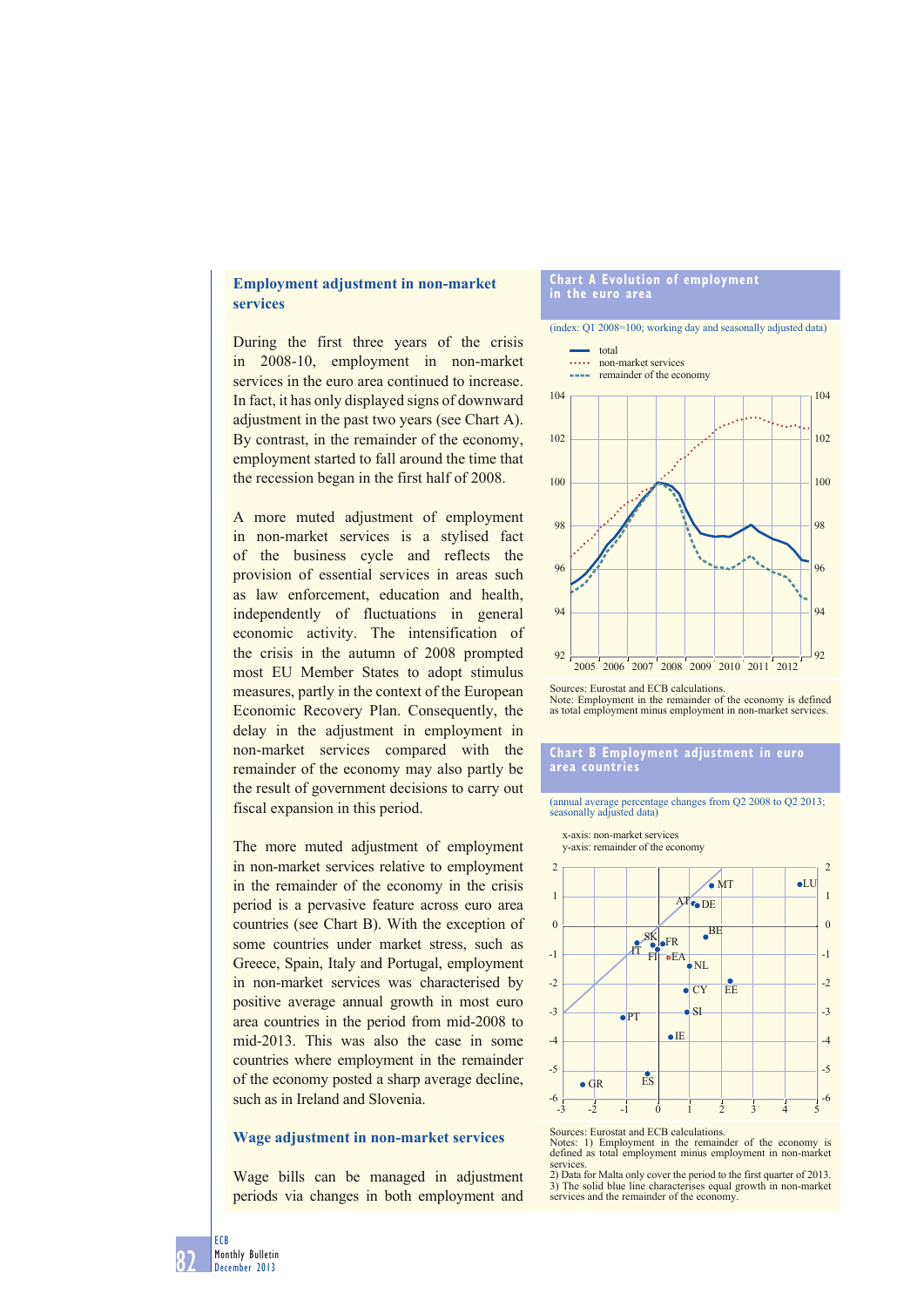## **ECONOMIC AND MONETARY DEVELOPMENTS**

Output, demand and the labour market

compensation per employee.2 For most countries under market stress, average downward wage adjustments in the period since 2008 have been sharper in non-market services than in the remainder of the economy, while in non-stressed countries, the adjustment has been less disparate (see Chart C).<sup>3</sup> In a number of cases, the relatively sharper downward adjustment in wages in non-market services has taken various forms, including cuts in fringe benefits, cuts in overtime pay and the abolition of thirteenth and fourteenth month salaries.

To assess the degree of wage adjustment in non-market services, the job profiles of employees and the incidence of employment adjustment across groups of employees need to be taken into account. Since the start of the crisis the employment structure in non-market services has shifted further in the direction of high-skilled workers. Positions for low-skilled and mediumskilled employees have declined, while



(annual average percentage changes from Q2 2008 to Q2 2013; seasonally adjusted data)





Sources: Eurostat and ECB calculations. Notes: 1) Wages in the remainder of the economy are defined as total wages minus wages in non-market services. 2)Wages are represented by compensation per employee. 3) Data for Malta only cover the period to the first quarter of 2013. 4) The solid blue line characterises equal growth in non-market services and the remainder of the economy.

high-skilled employees have been recruited throughout the entire crisis period (see Chart D). This development affirms the more secular tendency of a relative decline in demand for



Sources: EU Labour Force Survey data, Eurostat and ECB calculations. Notes: For 2007, employment in non-market services comprises sectors L to N of the NACE Revision 1 breakdown. In order to account for the fact that data are not seasonally adjusted, the crisis period is defined as the fourth quarter of 2007 to the fourth quarter of 2012. Malta is not represented on account of data unavailability before 2008.

2 Total compensation in non-market services in the euro area grew by 8.7% between the second quarter of 2008 and the second quarter of 2013, of which 1.7% was due to growth in the number of employees.

3 The same conclusions hold when the analysis is conducted based on wages per hour.